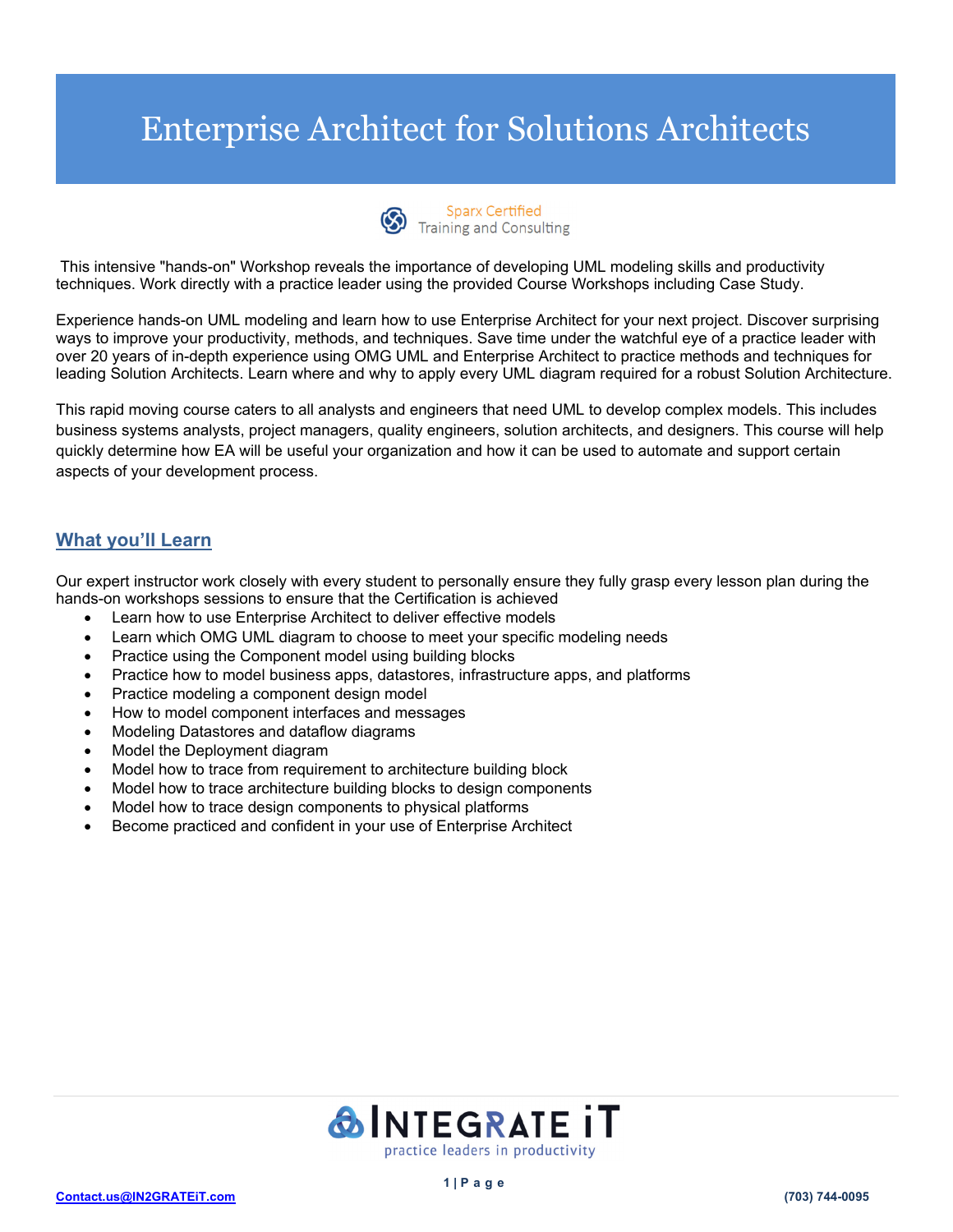

**Sparx Certified** Sparx Certified<br>Training and Consulting

## **Course Outline**

## **Enterprise Architect Getting Started**

- 1) Loading your Course Case Study
- 2) Teamwork and Re-use
- 3) Introductions
- 4) Understanding OMG UML Modeling
- 5) START Search in Model Do Now!,
- 6) DESIGN Package, Diagram, Element Do Now!
- 7) LAYOUT Status Do Now!
- 8) PUBLISH Documentation Do Now!
- 9) CONFIGURE –Image Library
- 10) CONSTRUCT Testing
- 11) CODE Code Generation
- 12) SIMULATE BPSim
- 13) EXECUTE Debugger, Recorder
- 14) EXTEND Manage Add-ins Do Now!

### **Solutions Architect**

- 1) Solutions Architecture best practices
- 2) Technical Reference Models
- 3) Develop Technology Architecture Definition Do Now!
- 4) Architecture Overview diagram
- 5) Stakeholder Analysis
- 6) Solution Building Blocks Do Now!
- 7) Business Applications, Capability, Datastore, Digital Service
- 8) Model Solution Building Blocks Do Now!
- 9) Design Communication Model Do Now!
- 10) Solution Architecture Requirements Do Now!
- 11) Application to Capability Relationship Matrix Do Now!
- 12) Resolve Impacts and Traceability Do Now!
- 13) Generate Solutions Architecture Definition Do Now!
- 14) Conduct formal stakeholder review

### **Technology Architect**

- 1) Technology Architecture best practices
- 2) Reuse Reference Models
- 3) Develop Technology Architecture Definition
- 4) Technology Architecture Overview
- 5) Stakeholder Analysis
- 6) Technology Architecture Building Blocks Do Now!
- 7) Platform, Infrastructure Applications

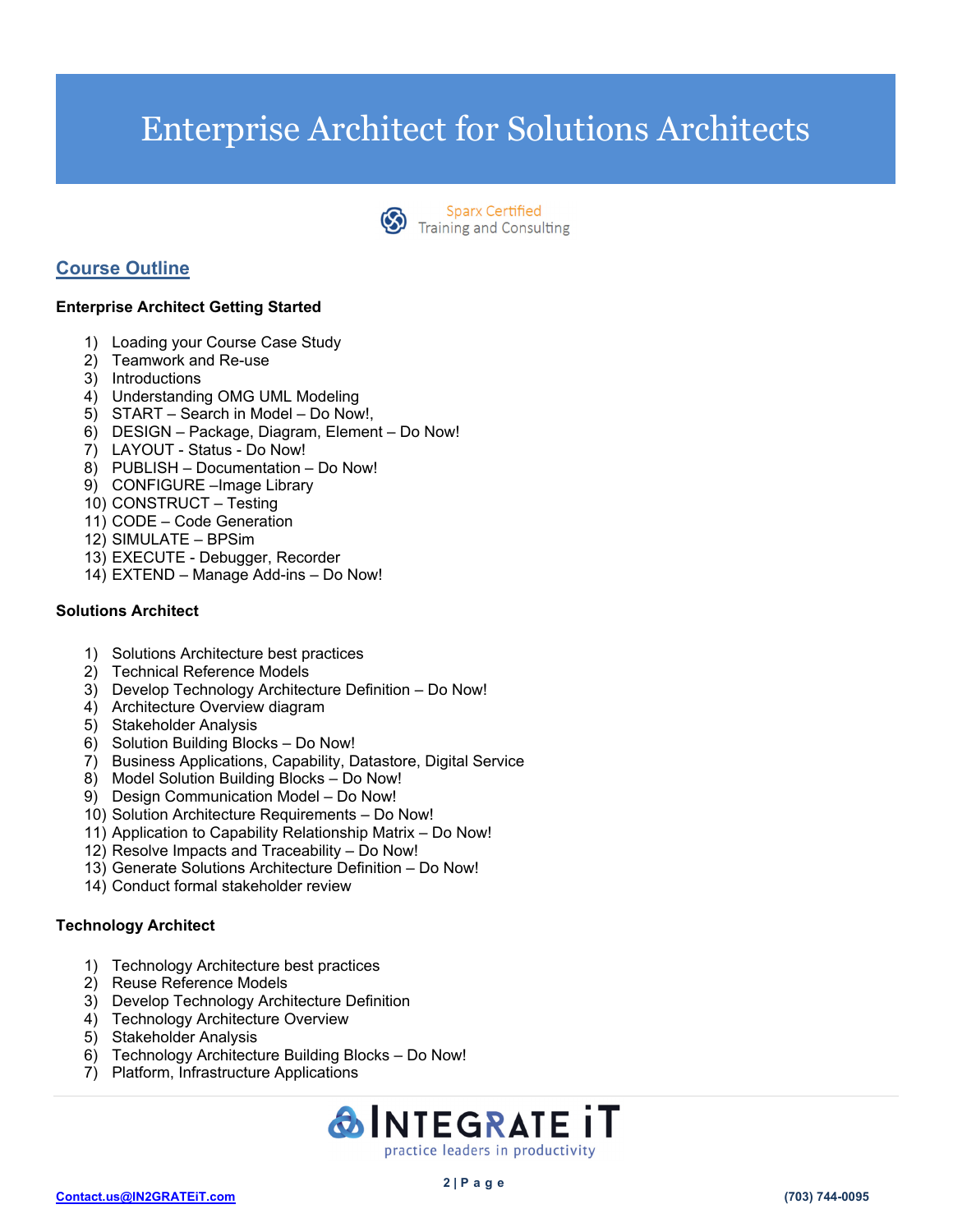

- 8) Create Nested Component Traceability
- 9) Create a Deployment model Do Now!
- 10) Technology Architecture Requirements Do Now!
- 11) Server to Applications Relationship matrix Do Now!
- 12) Resolve Impacts and Traceability Do Now!
- 13) Generate Technology Architecture Definition Do Now!
- 14) Conduct formal stakeholder review

## **Course Take Aways**

Save time and immediately power up your practice during the course and your next project. Every participant receives the following course handouts:

- Course Guidebook and Self-Study Case study
- Complimentary ALLin1 Repository Frameworks saves weeks of Repository setup time
- Complimentary ALLin1 Stencils, Diagram and Matrices
- Work Packages Standard Templates to generate documentation
- Pre-built reuse Catalogs, Matrices, Diagram Patterns
- MS Word, MS Excel, and PowerPoint integration and reuse Templates
- Receive Community Sharing and support on LinkedIn Enterprise Architect User Group

## **Who needs to Attend**

 Business Analysts, Project Managers, Business leads, Solution Architects, Software Engineers, Technology Architects, QA Testing Analysts, Students of Agile OOAD Software Engineering

## **Certifications**

Our expert instructors work closely with every student to personally ensure they fully grasp every lesson plan during the hands-on workshops sessions to ensure that the Certification is achieved.



- Sparx Systems Enterprise Architect Certification
	- Certificate of Education Credits hours

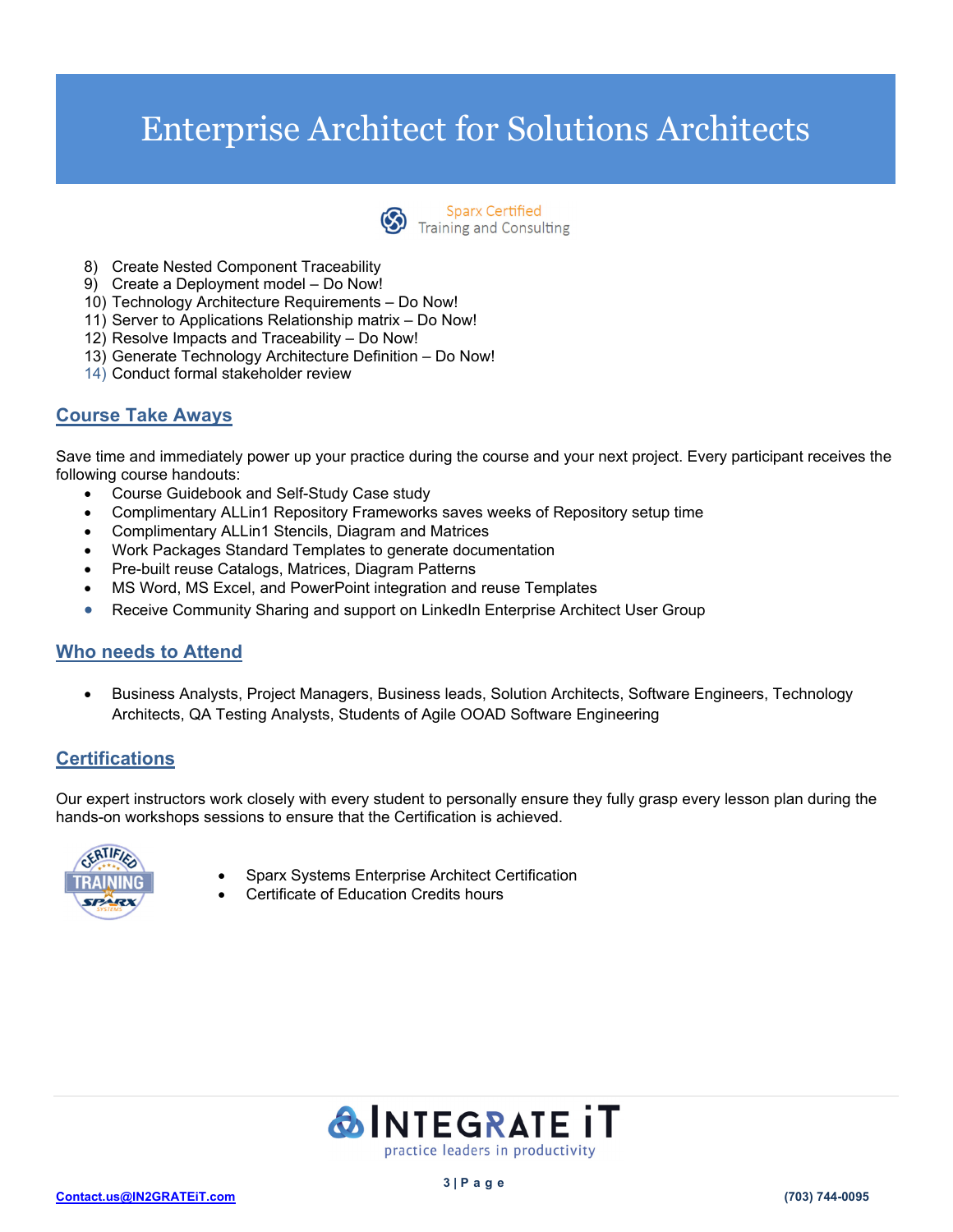

Sparx Certified<br>Training and Consulting

## **Testimonials**

 *"It has been nearly impossible to figure out how to use Enterprise Architect to manage a real project. INTEGRATE iT involved the entire project team and we are saving time and producing quality requirements within one week" – Director, Agile Software Delivery* 

*"The Business Analyst Toolkits provided by INTEGRATE iT during the course saved twenty business analysts at our Fortune 10 Healthcare company many months of standards work and setup time, we began our critical project immediately after training. There isn't a week that goes by when I'm not using one of the productivity tools to help solve problems, speed things or make my team more productive." - Fiona Lindberg, CBAP – McKesson Health Systems* 

*"Even though Enterprise Architect is an extremely powerful tool and more feature rich than all the competing products we have reviewed in our RFP, it is hard to apply it without proper mentorship and an agile unified process that unfolds a step by step example of doing a project." – Marc Ginns, Chief Enterprise Architect, Duke Energy* 

Healthcare Transformation Case Study

Closing the Gap – Dr Dobbs Interview

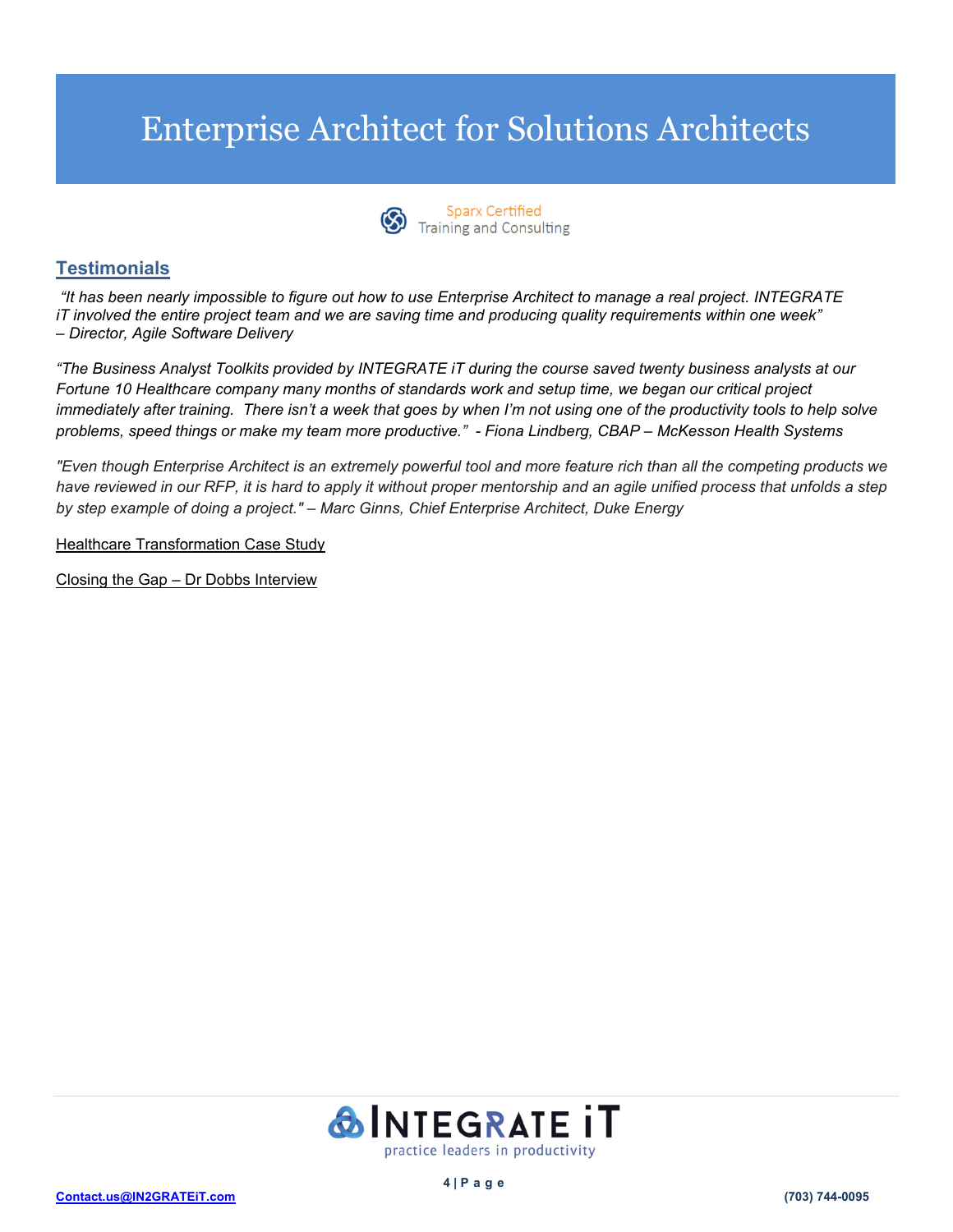

**Sparx Certified** Sparx Certified<br>Training and Consulting

## **Workshop Leader – Ramsay Millar**



INTEGRATE iT will provide Sparx Systems Enterprise Architect Expert, Course author, and industry leader Ramsay Millar to lead and facilitate your training event. For more background review **LinkedIn** https://www.linkedin.com/in/ramsay-millar-616b915/

Ramsay Millar is a lateral thinking and dynamic technology consultant with 28 years of progressively responsible experience in medium to large business and government accounts across many diverse business areas. He is a proven leader in project readiness who applies continual process improvement techniques and tools who delivers successful outcomes for major transformation projects.

Ramsay is customer oriented and results driven when deploying leading industry techniques using the Business Architecture Guild (BIZBOK®), the Object Management Group (OMG® UML), The Open Group Architecture Framework (TOGAF®), the International Institute of Business Analysts (BABOK®), Agile Solution Delivery and Project Management (PMIBOK®).

As a highly practiced consultant and professional educator Ramsay Millar has delivered hundreds of successful interactive training events that are results oriented and focus on applying productivity techniques to real world challenges. Millar has dedicated his career to dramatically improving business and technology transformation and service delivery project outcomes.

### **Strengths**

- Customer oriented with excellent communication skills
- Visionary with a capability of remaining highly technical while being strategic in approach
- Fiscally Responsible leadership and project manager
- A proven leader in large scale transformations using productivity techniques

### **Competencies**

- Consulting as a Business Architecture, Business Analyst, Enterprise Architect, & Project manager
- Business Analyst BACP®, CMMI® Requirements Management, IEEE®
- Business Architect Business Architecture Guild BIZBOK®
- Enterprise Architect TOGAF® certified practitioner and instructor
- Project Manager Critical and large-scale Transformations
- Sparx Systems, OMG UML, and Metamodel Frameworks SME
- Knowledge Repository Deployments
- Agile Solution Delivery Projects
- Professional educator and facilitator